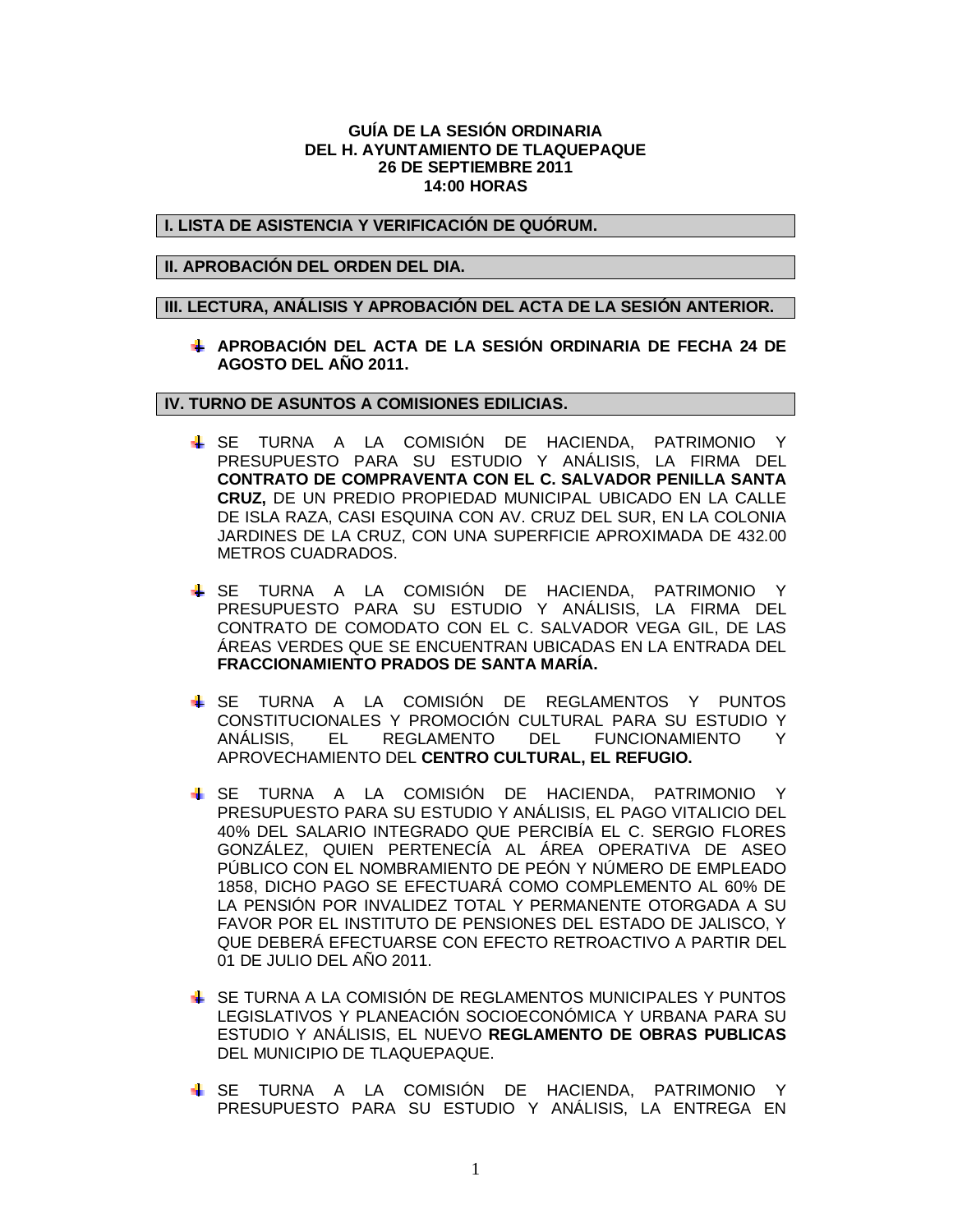COMODATO DE UN ÁREA VERDE A FAVOR DEL CONSEJO DE ADMINISTRACIÓN DEL CONDOMINIO LOTE 4 MANZANA VII DEL CONDOMINIO DENOMINADO **FRACCIONAMIENTO PARQUES DEL BOSQUE.**

SE TURNA A LA COMISIÓN DE HACIENDA, PATRIMONIO Y PRESUPUESTO PARA SU ESTUDIO Y ANÁLISIS, LA AUTORIZACIÓN AL ENCARGADO DE LA HACIENDA MUNICIPAL, PARA QUE SEGUIDAS LAS FORMALIDADES Y REQUISITOS QUE ESTABLECE LA LEY DE HACIENDA MUNICIPAL DEL ESTADO DE JALISCO., IDENTIFICADAS QUE SEAN CADA UNA DE LAS **4710 CUENTAS DE DERECHOS DE AGUA POTABLE Y ALCANTARILLADO PENDIENTES DE PAGO**, DE NO HABER GESTIÓN DE COBRO QUE INTERRUMPA LA PRESCRIPCIÓN, PROCEDA A DARLAS DE BAJA DEL SISTEMA DE RECAUDACIÓN, PREVIO ACUERDO QUE EMITA AL RESPECTO, EJERCIENDO LAS FACULTADES QUE LE CONFIERE EL ARTÍCULO 23 FRACCIÓN III DE LA CITADA LEY DE HACIENDA.

# **V. LECTURA, EN CASO DE DEBATE Y APROBACIÓN DE DICTÁMENES DE COMISIONES.**

- EXP. 112/2011, DICTAMEN EN SENTIDO PROCEDENTE QUE TIENE POR OBJETO: SE APRUEBA ENTREGAR EN COMODATO A LA SECRETARIA DE EDUCACIÓN JALISCO, POR UN TÉRMINO DE 33 AÑOS, EL ÁREA EI-14 CON SUPERFICIE DE 2,780.26 M2 UBICADA EN LA CALLE JUAN JOSÉ "LICO" CORTINA CON CRUCES CON ÁNGEL "EL ZAPOPAN" ROMERO Y JOSÉ "PEPE" DELGADO DEL DESARROLLO HABITACIONAL DENOMINADO **PARQUES DE LA VICTORIA**, PARA LA CONSTRUCCIÓN DE UN PREESCOLAR.
- EXP. 27/2011, DICTAMEN EN SENTIDO PROCEDENTE QUE TIENE POR OBJETO: **PRIMERO.-** SE APRUEBA ENTREGAR EN COMODATO A LOS VECINOS DEL COTO PRIVADO SAN CAMILO NÚMERO 2834 DE LA COLONIA PARQUES SANTA CRUZ DEL VALLE EL ÁREA DE CESIÓN EV NÚMERO 48 CON SUPERFICIE DE 439 METROS CUADRADOS, POR UN TÉRMINO DE 10 AÑOS. **SEGUNDO.-** SE AUTORIZA LA CONSTRUCCIÓN DE UNA BARDA PARA RESGUARDO DE DICHA ÁREA, UNA VEZ GESTIONADAS LA LICENCIAS CORRESPONDIENTES ANTE LA DIRECCIÓN DE OBRAS PÚBLICAS Y EFECTUADO EL PAGO DE LOS IMPUESTO QUE CON ELLO SE GENERE. SE CONDICIONA A LA ASOCIACIÓN DE VECINOS A QUE NO REALICE OBRAS DE EDIFICACIÓN DISTINTAS A LA EDIFICACIÓN DE LA BARDA, Y A GARANTIZAR EL LIBRE ACCESO A LA CIUDADANÍA EN GENERAL AL ÁREA COMODATADA PARA CONSERVAR SU CARÁCTER DE BIEN PÚBLICO. ASÍ MISMO, DEBERÁ DE DEJAR UN INGRESO AL ÁREA VERDE QUE SE ENTREGA EN COMODATO, CON LA FINALIDAD DE ESTAR EN POSIBILIDAD DE GARANTIZAR EL LIBRE ACCESO AL ÁREA VERDE A LA CIUDADANÍA EN GENERAL, POR SER UN INMUEBLE DE USO PÚBLICO.
- EXP. 31/2011, DICTAMEN EN SENTIDO **IMPROCEDENTE** QUE TIENE POR OBJETO: SE DESECHA LA SOLICITUD DEL PRESIDENTE DEL PATRONATO DE **CENTROS DE INTEGRACIÓN JUVENIL, A.C.** PARA REALIZAR UN APOYO ECONÓMICO DE \$7,000.00 (SIETE MIL PESOS 00/100 M.N.) MENSUALES, PARA UN VOLUNTARIO CON LA FUNCIÓN DE ACOMPAÑANTE TERAPÉUTICO, YA QUE NO SE CUENTA CON PARTIDA PRESUPUESTAL PARA EL ACTUAL EJERCICIO.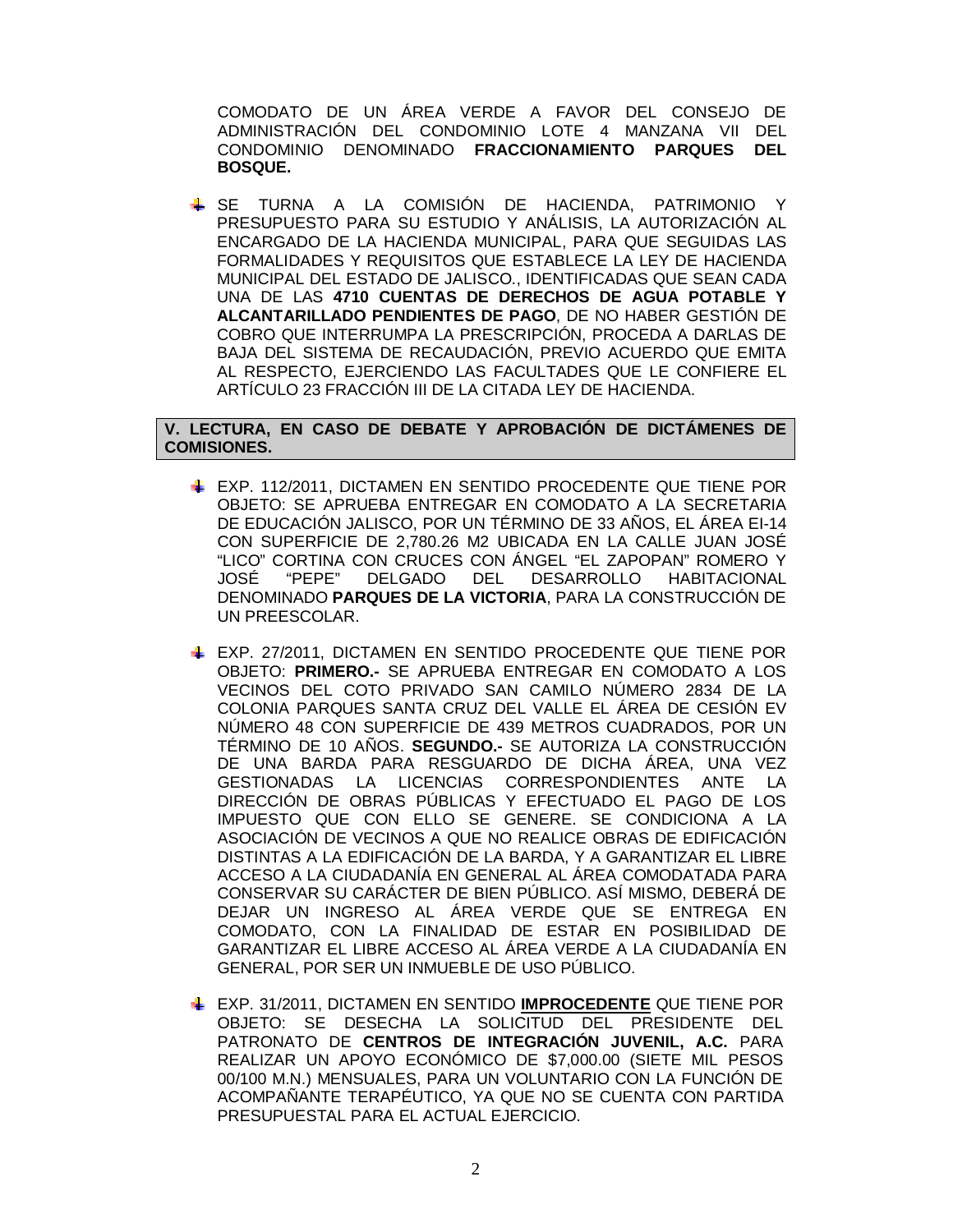# **VI. ASUNTOS GENERALES.**

- SE AUTORIZA AL PRESIDENTE MUNICIPAL, SECRETARIO DEL AYUNTAMIENTO, SÍNDICO MUNICIPAL Y ENCARGADO DE LA HACIENDA MUNICIPAL PARA QUE FIRMEN UN **CONVENIO DE COORDINACIÓN METROPOLITANA**, ENTRE EL GOBIERNO DEL ESTADO DE JALISCO Y LOS MUNICIPIOS DE GUADALAJARA, ZAPOPAN, TLAQUEPAQUE, TONALÁ, TLAJOMULCO DE ZÚÑIGA, EL SALTO, JUANACATLÁN E IXTLAHUACAN DE LOS MEMBRILLOS, QUE CONTEMPLA LAS BASES GENERALES DE ORGANIZACIÓN QUE CONSTITUYE LAS INSTANCIAS DE COORDINACIÓN METROPOLITANA, PARA LA REALIZACIÓN DE FUNCIONES Y LA PRESTACIÓN DE SERVICIOS PÚBLICOS MUNICIPALES EN COORDINACIÓN O ASOCIACIÓN DE LOS MUNICIPIOS QUE LO SUSCRIBEN.
- SE AUTORIZA AL PRESIDENTE MUNICIPAL, SECRETARIO DEL AYUNTAMIENTO, SÍNDICO MUNICIPAL, ENCARGADO DE LA HACIENDA MUNICIPAL Y DIRECTOR GENERAL DE OBRAS PUBLICAS, PARA QUE FIRMEN UN **CONVENIO DE COLABORACIÓN** CON EL **INSTITUTO TECNOLÓGICO DE EDUCACIÓN AVANZADA, S.C.** POR EL CUAL ÉSTE ÚLTIMO SE COMPROMETE A REALIZAR, A SU COSTA Y CON RECURSOS FINANCIEROS PROPIOS, LA OBRA CONSISTENTE EN LA **CONSTRUCCIÓN DE PARQUE LINEAL Y OBRAS COMPLEMENTARIAS EN EL TRAMO DE LAS VÍAS A LA ENTRADA AL FRACCIONAMIENTO "REAL DEL VALLE", EN LA AV. ADOLF B. HORN JR.** EN EL MUNICIPIO DE TLAQUEPAQUE, JALISCO, **SEGUNDA ETAPA,** EN TANTO EL GOBIERNO MUNICIPAL DE TLAQUEPAQUE, LE PERMITIRÁ EL ESTABLECIMIENTO DE RETORNO QUE ACTUALMENTE EXISTE EN TERRACERÍA, DENTRO DEL TRAMO A REALIZAR, PARA EL INGRESO A LAS INSTALACIONES DEL INSTITUTO.
- SE AUTORICE EL DESINCORPORAR Y DAR DE BAJA DEL PATRIMONIO MUNICIPAL **03 ARCHIVEROS METÁLICOS** DE CUATRO GAVETAS, LOS CUALES FUERON DONADOS A LA SUPERVISIÓN DE LA ZONA ESCOLAR 136, DE LA DELEGACIÓN DE LAS JUNTAS.
- SE AUTORICE AL PRESIDENTE MUNICIPAL, SECRETARIO DEL AYUNTAMIENTO, SÍNDICO Y ENCARGADO DE LA HACIENDA MUNICIPAL, PARA LA FIRMA DEL CONVENIO DE COLABORACIÓN CON IPROVIPE PARA LA EJECUCIÓN DE UN PROGRAMA FEDERAL QUE INCLUYA UN SUBSIDIO PARA LA URBANIZACIÓN Y EDIFICACIÓN DEL PREDIO DENOMINADO BUENA VISTA DE LA COLONIA **EMILIANO ZAPATA** EN TLAQUEPAQUE, JALISCO PARA LA REUBICACIÓN DE 136 FAMILIAS DE **LADRILLEROS.** SE AUTORICE AL ENCARGADO DE LA HACIENDA MUNICIPAL A EROGAR LA CANTIDAD DE \$1'009,120.00 CON CARGO A LA PARTIDA PRESUPUESTAL APORTACIONES A PROYECTOS FEDERALES Y ESTATALES NO. 6140, PARA LA PARTICIPACIÓN DENTRO DEL CONVENIO DE COLABORACIÓN CON IPROVIPE, PARA DAR CABAL CUMPLIMIENTO AL PRESENTE ACUERDO.
- SE AUTORICE AL PRESIDENTE MUNICIPAL, SECRETARIO DEL AYUNTAMIENTO, SÍNDICO Y ENCARGADO DE LA HACIENDA MUNICIPAL, PARA LA FIRMA DEL CONVENIO DE COLABORACIÓN CON LA SOCIEDAD COOPERATIVA **"TLAQUEPAQUE AVANZA UNIDO"** PARA LA EJECUCIÓN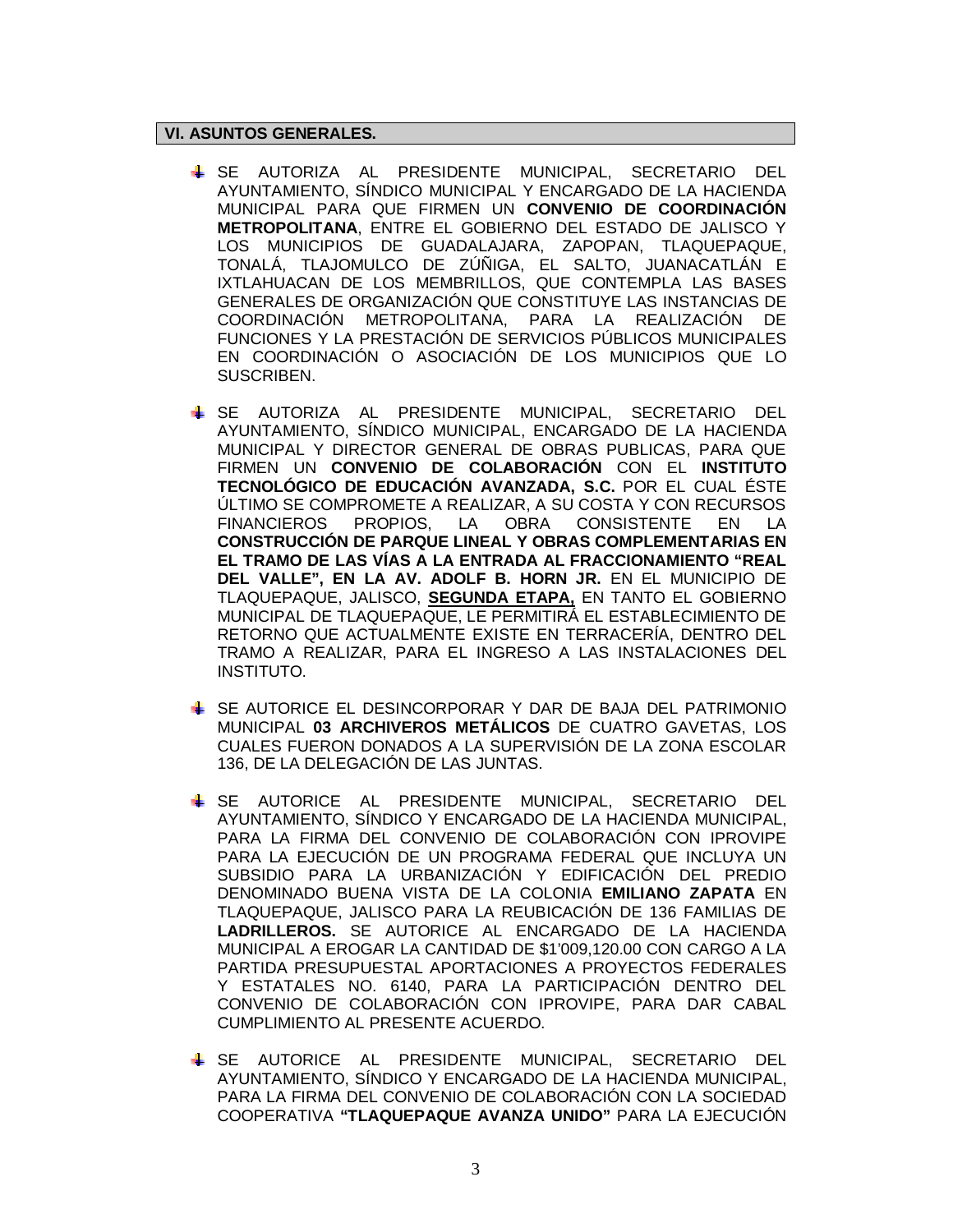DE OBRAS Y PROYECTOS PRODUCTIVOS. SE AUTORICE AL ENCARGADO DE LA HACIENDA MUNICIPAL A EROGAR LA CANTIDAD DE \$200,000.00 CON CARGO A LA PARTIDA PRESUPUESTAL NO. 4460, PARA LA PARTICIPACIÓN DENTRO DEL CONVENIO DE COLABORACIÓN CON LA SOCIEDAD COOPERATIVA "TLAQUEPAQUE AVANZA UNIDO", PARA DAR CABAL CUMPLIMIENTO AL PRESENTE ACUERDO EN BENEFICIO.

- SE AUTORICE AL PRESIDENTE MUNICIPAL, SECRETARIO DEL AYUNTAMIENTO, SÍNDICO Y ENCARGADO DE LA HACIENDA MUNICIPAL, PARA LA FIRMA DE LOS CONTRATOS DE COMODATO CON EL **CENTRO COMERCIAL SORIANA ESPACIO TLAQUEPAQUE**, SUCURSAL 6289, UBICADO EN CARRETERA A CHAPALA NÚMERO 3221, COLONIA **EL TAPATÍO,** ASÍ COMO CON EL **CENTRO COMERCIAL SORIANA GOBERNADOR CURIEL,** SUCURSAL 6311, UBICADO EN AV. GOBERNADOR CURIEL NÚMERO 4832, COLONIA **MIRAVALLE** EN EL MUNICIPIO DE TLAQUEPAQUE, JALISCO., CON UNA SUPERFICIE APROXIMADA DE 6 M2, AMBOS CON VIGENCIA DEL 01 DE JULIO AL 31 DE DICIEMBRE 2011, ESPACIO EN EL QUE SE UBICAN LOS KIOSCOS ELECTRÓNICOS.
- SE AUTORICE ENTREGAR EN **DONACIÓN** A LA **UNIVERSIDAD DE GUADALAJARA,** EL MATERIAL QUE A CONTINUACIÓN SE DESCRIBE: 10 CARRETILLAS GRANDES, 10 PALAS, 5 PICOS Y 5 AZADONES, PARA CONTINUAR CON LA REHABILITACIÓN DE CALLES POR PARTE DE LA ESCUELA PREPARATORIA NÚMERO 16.
- SE AUTORICE ENTREGAR EN **DONACIÓN** A LA **SECRETARIA DE EDUCACIÓN JALISCO,** EL MATERIAL QUE A CONTINUACIÓN SE DESCRIBE: UN ESCRITORIO, UNA SILLA EJECUTIVA, 2 CREDENZAS, 2 ARCHIVEROS, 2 LIBREROS Y CONSUMIBLES, PARA LAS OFICINAS DE LA SUPERVISIÓN DE LA ZONA NÚMERO 159, UBICADA EN LA DELEGACIÓN DE SAN MARTÍN DE LAS FLORES DE ABAJO.
- SE AUTORICE AL PRESIDENTE MUNICIPAL, SECRETARIO DEL AYUNTAMIENTO, SINDICO MUNICIPAL Y ENCARGADO DE LA HACIENDA MUNICIPAL PARA LA FIRMA DE UN CONTRATO DE DONACIÓN CON LA SECRETARÍA DE DESARROLLO SOCIAL (SEDESOL), PARA LA ENTREGA AL AYUNTAMIENTO DE TLAQUEPAQUE DE **04 PIPAS** PARA EL TRANSPORTE DE AGUA.
- SE AUTORICE MODIFICAR EL **PUNTO SEGUNDO** DEL ACUERDO DE AYUNTAMIENTO EMITIDO EN SESIÓN ORDINARIA DEL DÍA 17 DE FEBRERO DE 2011, RELATIVO A LA FIRMA DE UN CONVENIO PARA LA EJECUCIÓN DE LA OBRA PÚBLICA DENOMINADA **SEGUNDA ETAPA DEL COLECTOR PLUVIAL GALEANA** EN LA COLONIA **SAN MARTIN DE LAS FLORES, PARA QUEDAR COMO SIGUE: SEGUNDO.-** SE AUTORICE AL PRESIDENTE MUNICIPAL, AL SECRETARIO DEL AYUNTAMIENTO, AL SINDICO MUNICIPAL Y AL ENCARGADO DE LA HACIENDA MUNICIPAL PARA QUE SUSCRIBAN UN CONVENIO MEDIANTE EL CUAL LAS EMPRESAS GRUPO SAN CARLOS DESARROLLOS URBANOS, S.A. DE C.V. Y/O DESARROLLADORA ORZAN S.A. DE C.V. Y/O DESARROLLOS CHILOE S.A. DE C.V. Y/O PROMOTORA OSARA S.A. DE C.V. Y/O PROMOTORA AMBALA S.A. DE C.V. SE COMPROMETEN CON EL AYUNTAMIENTO DE TLAQUEPAQUE, JALISCO., A EJECUTAR O A SUMINISTRAR LOS MATERIALES NECESARIOS PARA LA EJECUCIÓN DE